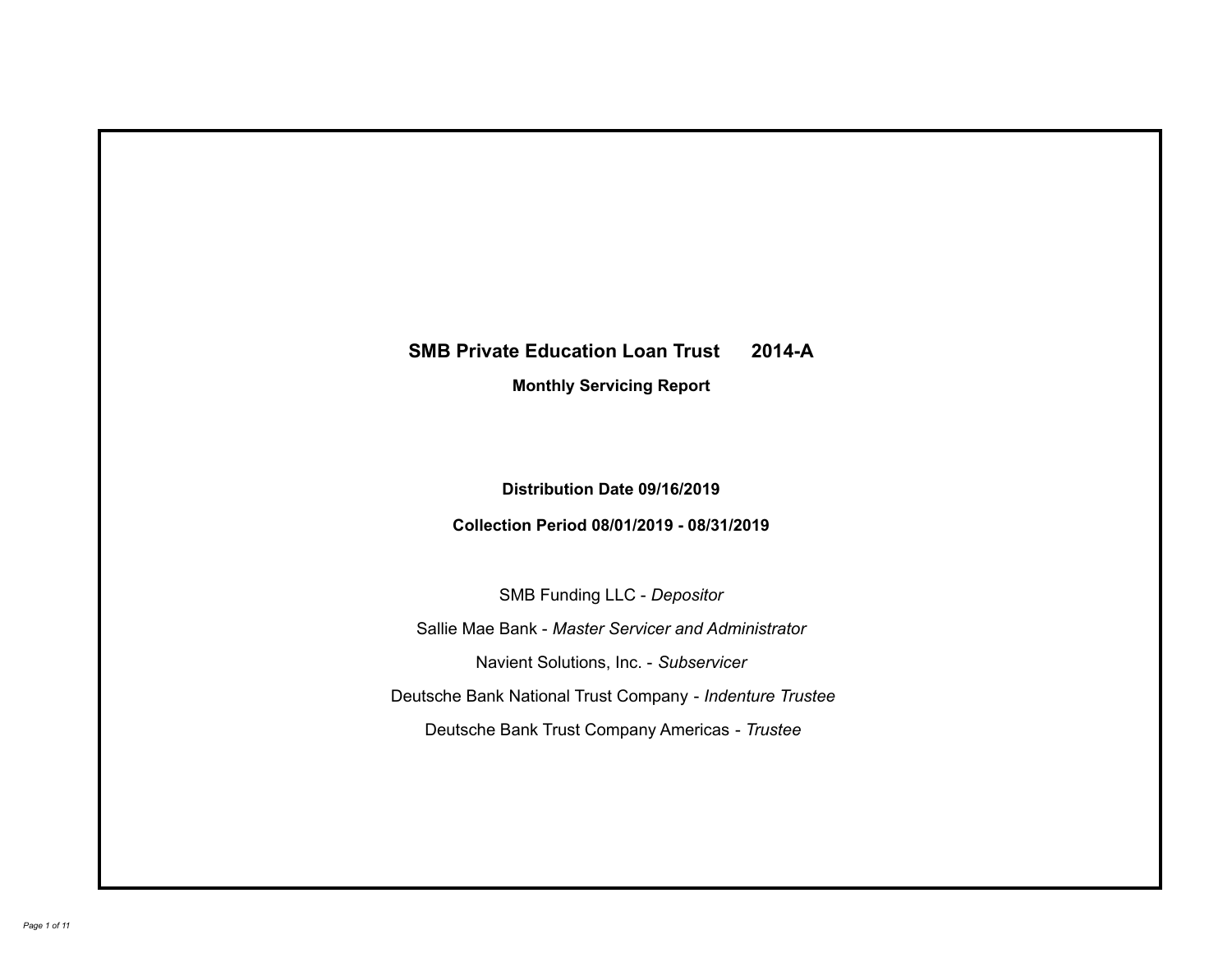| Α       | <b>Student Loan Portfolio Characteristics</b>   |                   | 08/07/2014       | 07/31/2019       | 08/31/2019       |
|---------|-------------------------------------------------|-------------------|------------------|------------------|------------------|
|         | <b>Principal Balance</b>                        |                   | \$361,523,983.59 | \$183,680,670.67 | \$180,508,056.98 |
|         | Interest to be Capitalized Balance              |                   | 17,313,307.43    | 4,228,397.43     | 4,166,814.47     |
|         | Pool Balance                                    |                   | \$378,837,291.02 | \$187,909,068.10 | \$184,674,871.45 |
|         | Weighted Average Coupon (WAC)                   |                   | 7.81%            | 9.26%            | 9.20%            |
|         | Weighted Average Remaining Term                 |                   | 138.29           | 163.91           | 164.79           |
|         | Number of Loans                                 |                   | 33,555           | 17,133           | 16,870           |
|         | Number of Borrowers                             |                   | 26,651           | 13,577           | 13,354           |
|         | Pool Factor                                     |                   |                  | 0.496015235      | 0.487478070      |
|         | Since Issued Total Constant Prepayment Rate (1) |                   |                  | 7.99%            | 7.99%            |
| $\sf B$ | <b>Debt Securities</b>                          | <b>Cusip/Isin</b> | 08/15/2019       |                  | 09/16/2019       |
|         | A <sub>2</sub> A                                | 784456AB1         | \$22,032,054.38  |                  | \$20,867,222.47  |
|         | A <sub>2</sub> B                                | 784456AC9         | \$22,032,054.37  |                  | \$20,867,222.47  |
|         | A3                                              | 784456AD7         | \$50,000,000.00  |                  | \$50,000,000.00  |
|         | B                                               | 784456AE5         | \$36,000,000.00  |                  | \$36,000,000.00  |
|         | C                                               | 784456AF2         | \$42,000,000.00  |                  | \$42,000,000.00  |
|         |                                                 |                   |                  |                  |                  |
| C       | <b>Certificates</b>                             | Cusip/Isin        | 08/15/2019       |                  | 09/16/2019       |
|         | <b>Excess Distribution</b>                      | 784456105         | \$100,000.00     |                  | \$100,000.00     |
|         |                                                 |                   |                  |                  |                  |
| D       | <b>Account Balances</b>                         |                   | 08/15/2019       |                  | 09/16/2019       |
|         | Reserve Account Balance                         |                   | \$958,735.00     |                  | \$958,735.00     |
|         |                                                 |                   |                  |                  |                  |
| E       | <b>Asset / Liability</b>                        |                   | 08/15/2019       |                  | 09/16/2019       |
|         | Overcollateralization Percentage *              |                   | 30.78%           |                  | 30.83%           |
|         | Specified Overcollateralization Amount *        |                   | \$56,372,720.43  |                  | \$55,402,461.44  |
|         | Actual Overcollateralization Amount *           |                   | \$57,844,959.35  |                  | \$56,940,426.51  |

\* Based on the Rated debt securities (Class A and Class B Bonds)

(1) Since Issued Total CPR calculations found in monthly servicing reports issued on or prior to September 15, 2015 originally included loans that were removed from the pool by the sponsor because they became ineligible for the pool between the cut-off date and settlement date. On October 5, 2015, Since Issued Total CPR calculations were revised to exclude these loans and all prior monthly servicing reports were restated. For additional information, see 'Since Issued CPR Methodology' found on page 11 of this report.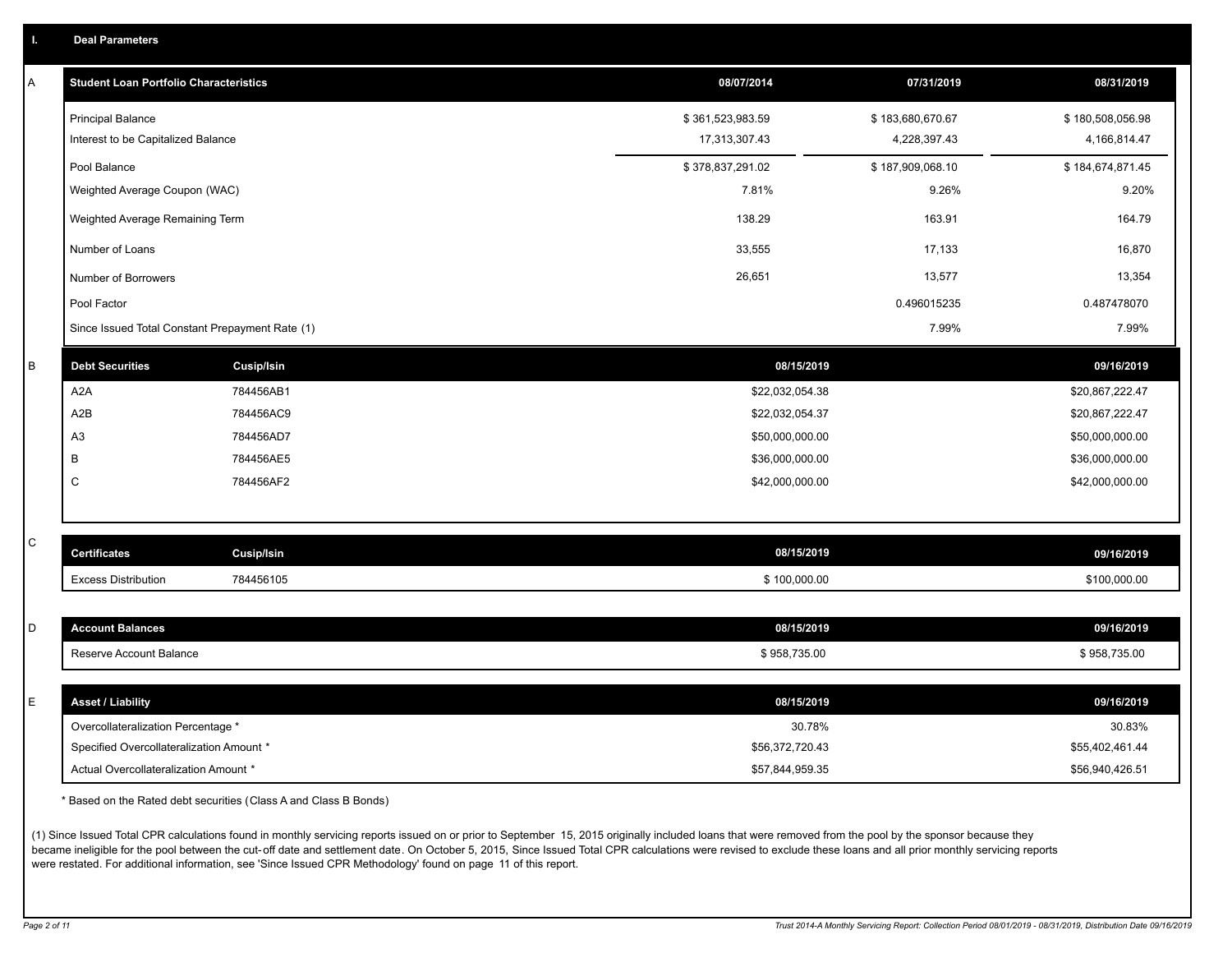### **II. 2014-A Trust Activity 08/01/2019 through 08/31/2019**

| A | <b>Student Loan Principal Receipts</b>                           |                |  |
|---|------------------------------------------------------------------|----------------|--|
|   | <b>Borrower Principal</b>                                        | 3,349,421.93   |  |
|   | <b>Consolidation Activity Principal</b>                          | 0.00           |  |
|   | Seller Principal Reimbursement                                   | (62,026.23)    |  |
|   | Servicer Principal Reimbursement                                 | 0.00           |  |
|   | Delinquent Principal Purchases by Servicer                       | 0.00           |  |
|   | <b>Other Principal Deposits</b>                                  | 62,026.23      |  |
|   | <b>Total Principal Receipts</b>                                  | \$3,349,421.93 |  |
| в | <b>Student Loan Interest Receipts</b>                            |                |  |
|   | <b>Borrower Interest</b>                                         | 1,144,110.25   |  |
|   | <b>Consolidation Activity Interest</b>                           | 0.00           |  |
|   | Seller Interest Reimbursement                                    | (1,752.66)     |  |
|   | Servicer Interest Reimbursement                                  | (2,794.00)     |  |
|   | Delinquent Interest Purchases by Servicer                        | 0.00           |  |
|   | <b>Other Interest Deposits</b>                                   | 11,599.88      |  |
|   | <b>Total Interest Receipts</b>                                   | \$1,151,163.47 |  |
| С | <b>Recoveries on Realized Losses</b>                             | \$58,235.06    |  |
| D | <b>Investment Income</b>                                         | \$8,801.18     |  |
| E | <b>Funds Borrowed from Next Collection Period</b>                | \$0.00         |  |
| F | <b>Funds Repaid from Prior Collection Period</b>                 | \$0.00         |  |
| G | Loan Sale or Purchase Proceeds                                   | \$0.00         |  |
| H | Initial Deposits to Collection Account                           | \$0.00         |  |
|   | <b>Excess Transferred from Other Accounts</b>                    | \$0.00         |  |
| J | <b>Borrower Benefit Reimbursements</b>                           | \$0.00         |  |
| Κ | <b>Gross Swap Receipt</b>                                        | \$0.00         |  |
| L | <b>Other Deposits</b>                                            | \$0.00         |  |
| м | <b>Other Fees Collected</b>                                      | \$0.00         |  |
| N | <b>AVAILABLE FUNDS</b>                                           | \$4,567,621.64 |  |
| O | Non-Cash Principal Activity During Collection Period             | \$176,808.24   |  |
| P | Aggregate Purchased Amounts by the Depositor, Servicer or Seller | \$0.00         |  |
| Q | Aggregate Loan Substitutions                                     | \$0.00         |  |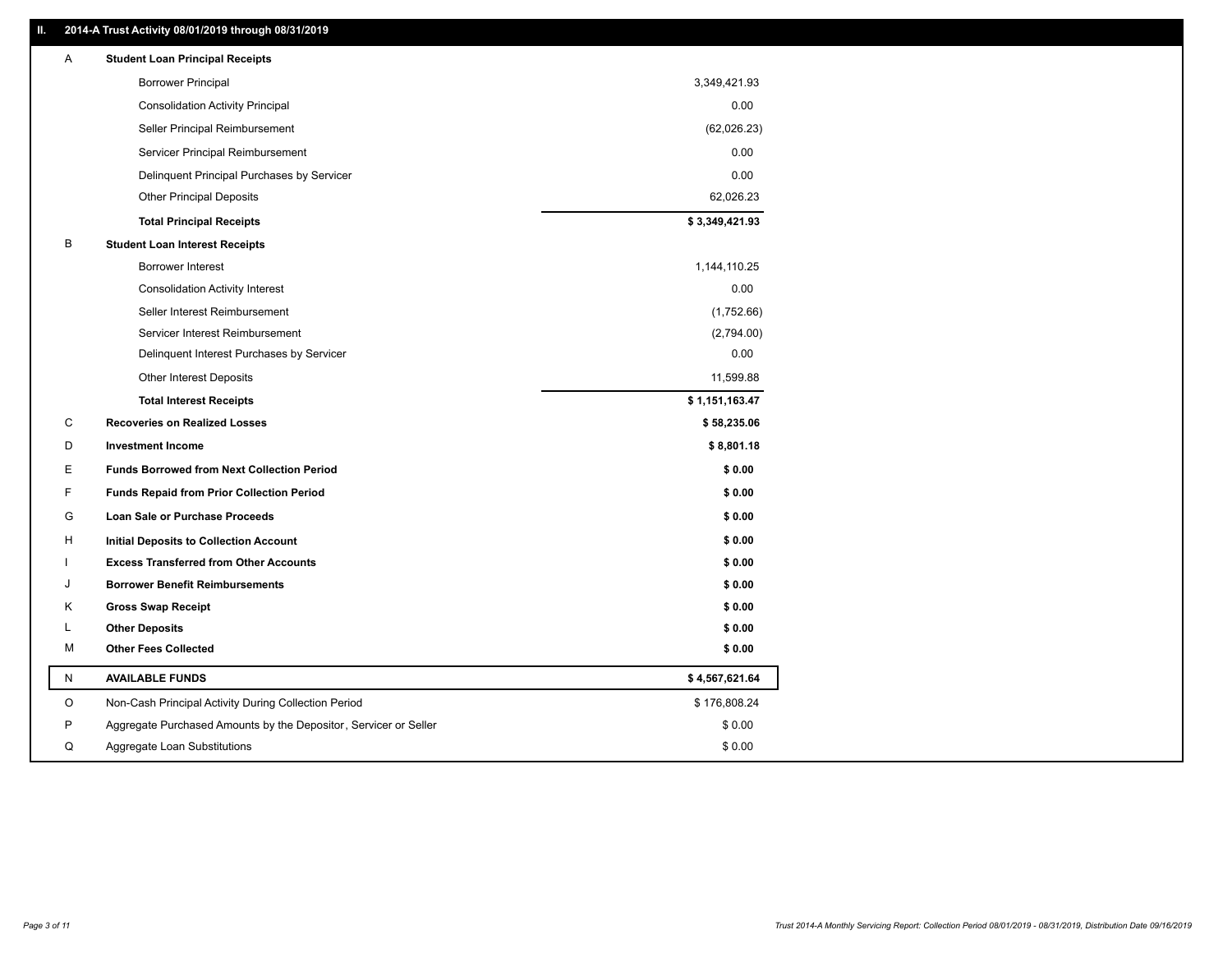|                   |                         |                          | 08/31/2019           |                  |                |                          |         | 07/31/2019         |                |
|-------------------|-------------------------|--------------------------|----------------------|------------------|----------------|--------------------------|---------|--------------------|----------------|
|                   |                         | <b>Wtd Avg</b><br>Coupon | # Loans<br>Principal |                  | % of Principal | <b>Wtd Avg</b><br>Coupon | # Loans | Principal          | % of Principal |
| INTERIM:          | IN SCHOOL               | 10.19%                   | 176                  | \$2,256,075.45   | 1.222%         | 10.19%                   | 186     | \$2,408,329.37     | 1.282%         |
|                   | <b>GRACE</b>            | 10.15%                   | 115                  | \$1,535,711.40   | 0.832%         | 10.05%                   | 117     | \$1,700,525.55     | 0.905%         |
|                   | <b>DEFERMENT</b>        | 10.19%                   | 893                  | \$11,977,465.58  | 6.486%         | 10.32%                   | 911     | \$12,146,097.66    | 6.464%         |
| <b>REPAYMENT:</b> | <b>CURRENT</b>          | 9.00%                    | 14,564               | \$152,706,765.27 | 82.690%        | 9.05%                    | 14,783  | \$155,638,314.89   | 82.826%        |
|                   | 31-60 DAYS DELINQUENT   | 9.66%                    | 263                  | \$3,489,807.04   | 1.890%         | 9.95%                    | 255     | \$3,379,847.84     | 1.799%         |
|                   | 61-90 DAYS DELINQUENT   | 10.06%                   | 157                  | \$2,199,119.19   | 1.191%         | 10.27%                   | 124     | \$1,685,964.05     | 0.897%         |
|                   | 91-120 DAYS DELINQUENT  | 10.43%                   | 92                   | \$1,385,592.74   | 0.750%         | 10.31%                   | 140     | \$1,952,000.05     | 1.039%         |
|                   | 121-150 DAYS DELINQUENT | 10.44%                   | 89                   | \$1,152,398.88   | 0.624%         | 10.32%                   | 71      | \$1,188,789.07     | 0.633%         |
|                   | 151-180 DAYS DELINQUENT | 9.81%                    | 69                   | \$1,173,612.82   | 0.636%         | 10.77%                   |         | 53<br>\$787,884.51 | 0.419%         |
|                   | > 180 DAYS DELINQUENT   | 10.78%                   | 30                   | \$491,689.87     | 0.266%         | 11.09%                   | 37      | \$609,798.25       | 0.325%         |
|                   | FORBEARANCE             | 10.20%                   | 422                  | \$6,306,633.21   | 3.415%         | 10.10%                   | 456     | \$6,411,516.86     | 3.412%         |
| <b>TOTAL</b>      |                         |                          | 16,870               | \$184,674,871.45 | 100.00%        |                          | 17,133  | \$187,909,068.10   | 100.00%        |
|                   |                         |                          |                      |                  |                |                          |         |                    |                |

Percentages may not total 100% due to rounding \*

\*\* Smart Option Interest Only loans and \$25 Fixed Payment loans classified as in repayment whether student borrowers are in school, in grace, in deferment or required to make full principal and interest payments on their l

\*\*\* To conform with company standard reporting these sections now include Princial and Interest Accrued to Capitalize.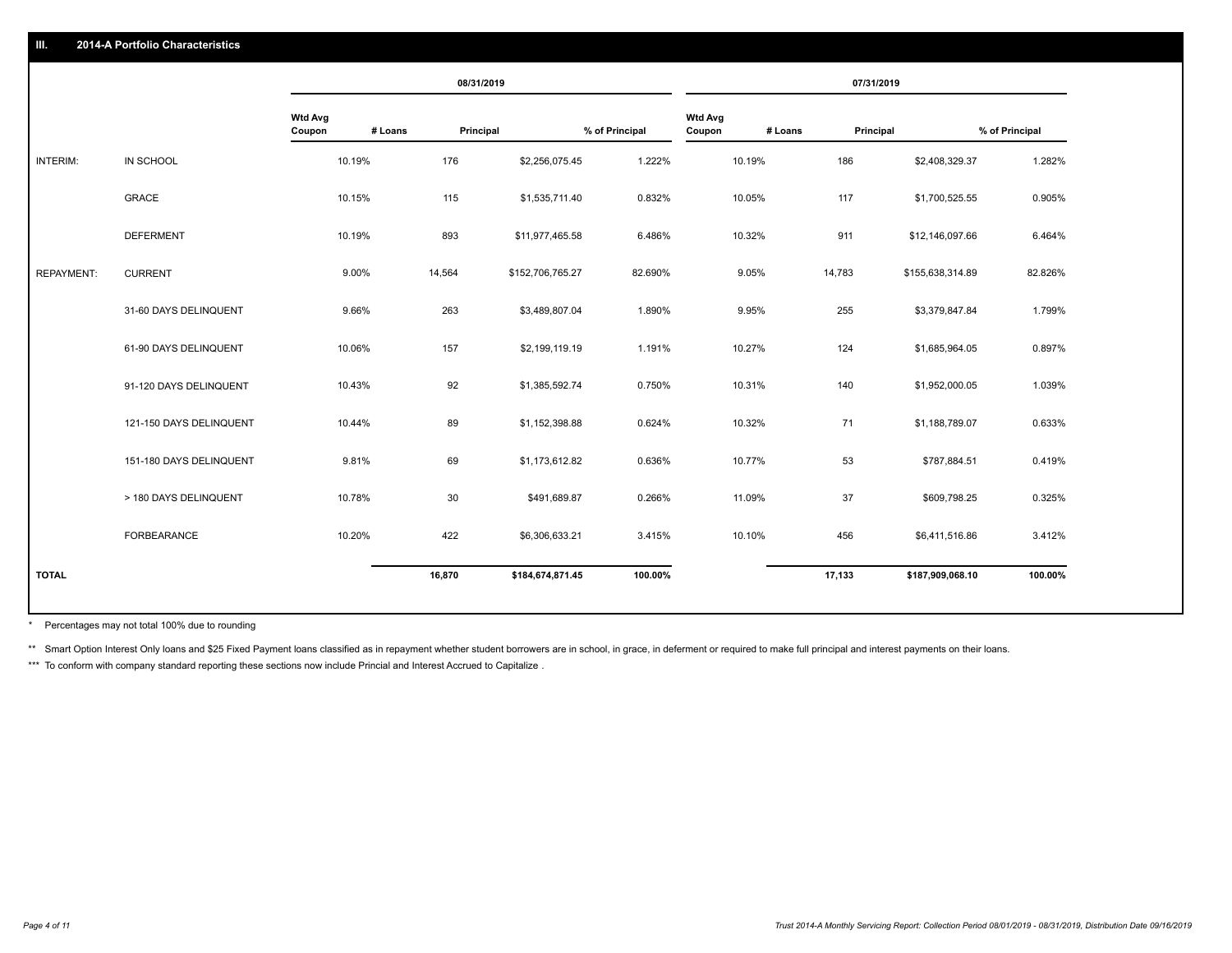|                                                         | 8/31/2019        | 7/31/2019        |
|---------------------------------------------------------|------------------|------------------|
| Pool Balance                                            | \$184,674,871.45 | \$187,909,068.10 |
| Total # Loans                                           | 16,870           | 17,133           |
| Total # Borrowers                                       | 13,354           | 13,577           |
| Weighted Average Coupon                                 | 9.20%            | 9.26%            |
| Weighted Average Remaining Term                         | 164.79           | 163.91           |
| Percent of Pool - Cosigned                              | 93.7%            | 93.7%            |
| Percent of Pool - Non Cosigned                          | 6.3%             | 6.3%             |
| Borrower Interest Accrued for Period                    | \$1,416,506.84   | \$1,456,843.02   |
| Outstanding Borrower Interest Accrued                   | \$5,621,161.93   | \$5,680,645.18   |
| Gross Principal Realized Loss - Periodic *              | \$130,753.04     | \$361,663.21     |
| Gross Principal Realized Loss - Cumulative *            | \$14,159,859.12  | \$14,029,106.08  |
| Delinquent Principal Purchased by Servicer - Periodic   | \$0.00           | \$0.00           |
| Delinquent Principal Purchased by Servicer - Cumulative | \$0.00           | \$0.00           |
| Recoveries on Realized Losses - Periodic                | \$58,235.06      | \$38,263.52      |
| Recoveries on Realized Losses - Cumulative              | \$1,236,411.96   | \$1,178,176.90   |
| Net Losses - Periodic                                   | \$72,517.98      | \$323,399.69     |
| Net Losses - Cumulative                                 | \$12,923,447.16  | \$12,850,929.18  |
| <b>Cumulative Gross Defaults</b>                        | \$14,159,859.12  | \$14,029,106.08  |
| Change in Gross Defaults                                | \$130,753.04     | \$361,663.21     |
| Non-Cash Principal Activity - Capitalized Interest      | \$307,624.92     | \$486,389.23     |
| Since Issued Total Constant Prepayment Rate (CPR) (1)   | 7.99%            | 7.99%            |
| Loan Substitutions                                      | \$0.00           | \$0.00           |
| <b>Cumulative Loan Substitutions</b>                    | \$0.00           | \$0.00           |
| <b>Unpaid Master Servicing Fees</b>                     | \$0.00           | \$0.00           |
| <b>Unpaid Sub-Servicing Fees</b>                        | \$0.00           | \$0.00           |
| <b>Unpaid Administration Fees</b>                       | \$0.00           | \$0.00           |
| Unpaid Carryover Master Servicing Fees                  | \$0.00           | \$0.00           |
| Unpaid Carryover Sub-Servicing Fees                     | \$0.00           | \$0.00           |
| Note Interest Shortfall                                 | \$0.00           | \$0.00           |

\* In accordance with the Sub-Servicer's current policies and procedures, after September 1, 2017 loans subject to bankruptcy claims generally will not be reported as a charged- off unless and until they are delinquent for

(1) Since Issued Total CPR calculations found in monthly servicing reports issued on or prior to September 15, 2015 originally included loans that were removed from the pool by the sponsor because they became ineligible fo between the cut-off date and settlement date. On October 5, 2015, Since Issued Total CPR calculations were revised to exclude these loans and all prior monthly servicing reports were restated. For additional information, s CPR Methodology' found on page 11 of this report.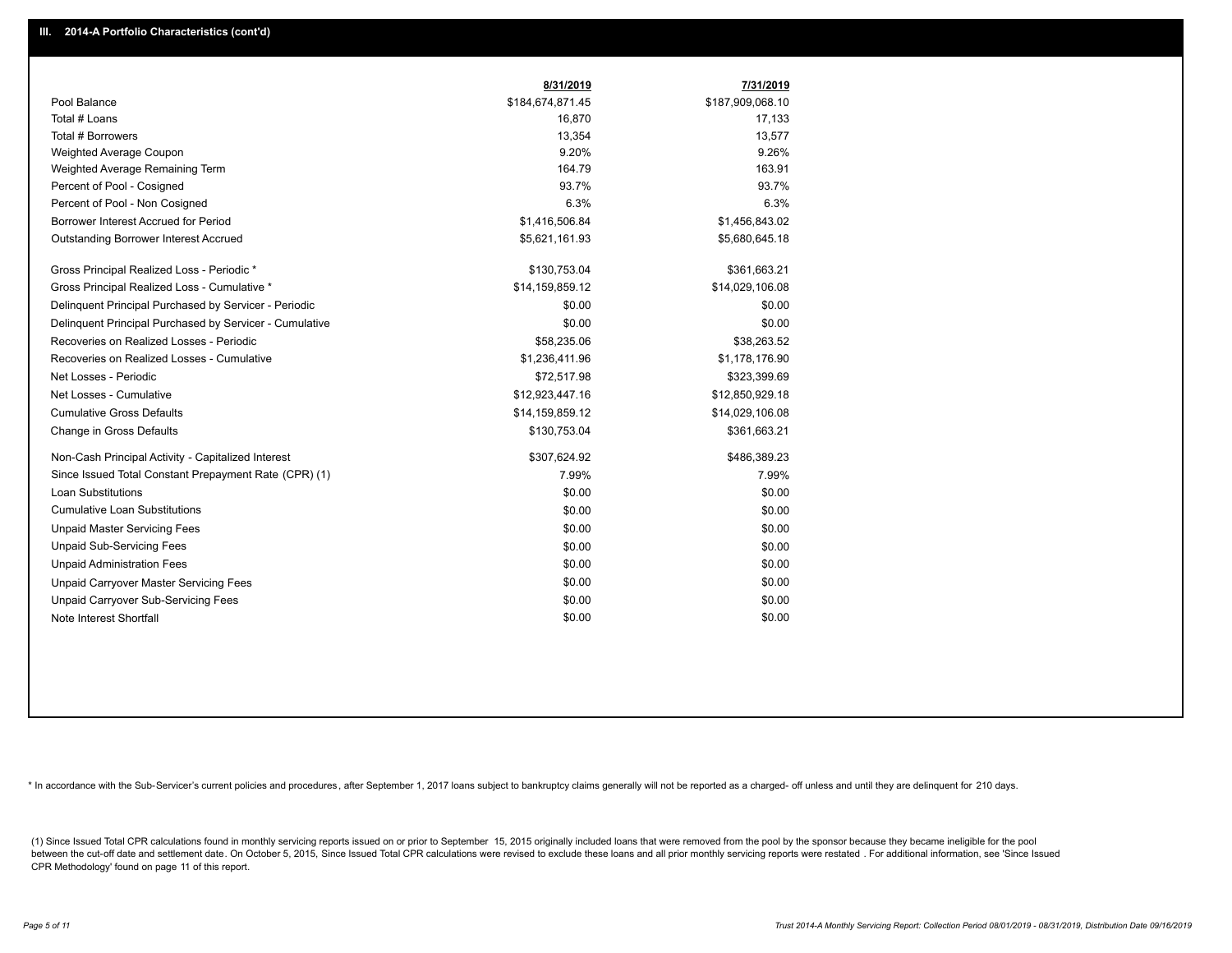## **IV. 2014-A Portfolio Statistics by Loan Program**

|                                                                                                                    | Weighted<br><b>Average Coupon</b> | # LOANS | \$ AMOUNT        | $%$ *    |
|--------------------------------------------------------------------------------------------------------------------|-----------------------------------|---------|------------------|----------|
| - Smart Option Deferred Loans                                                                                      | 9.52%                             | 8,275   | \$91,685,042.12  | 49.647%  |
| - Smart Option Fixed Pay Loans                                                                                     | 9.17%                             | 4,882   | \$65,148,070.74  | 35.277%  |
| - Smart Option Interest-Only Loans                                                                                 | 8.18%                             | 3,713   | \$27,841,758.59  | 15.076%  |
| - Other Loan Programs                                                                                              | 0.00%                             | 0.00    | \$0.00           | 0.000%   |
| <b>Total</b>                                                                                                       | 9.20%                             | 16,870  | \$184,674,871.45 | 100.000% |
| Prime Indexed Loans -- Monthly Reset Adjustable                                                                    |                                   |         | \$0.00           |          |
| Prime Indexed Loans -- Monthly Reset Non-Adjustable                                                                |                                   |         | \$0.00           |          |
| Prime Indexed Loans -- Quarterly Reset Adjustable                                                                  |                                   |         | \$0.00           |          |
| Prime Indexed Loans -- Quarterly Reset Non-Adjustable                                                              |                                   |         | \$0.00           |          |
| Prime Indexed Loans -- Annual Reset                                                                                |                                   |         | \$0.00           |          |
| T-Bill Indexed Loans                                                                                               |                                   |         | \$0.00           |          |
| <b>Fixed Rate Loans</b>                                                                                            |                                   |         | \$24,833,849.92  |          |
| <b>LIBOR Indexed Loans</b>                                                                                         |                                   |         | \$159,841,021.53 |          |
|                                                                                                                    |                                   |         |                  |          |
| * Note: Percentages may not total 100% due to rounding                                                             |                                   |         |                  |          |
| To conform with company standard reporting these sections now include Princial and Interest Accrued to Capitalize. |                                   |         |                  |          |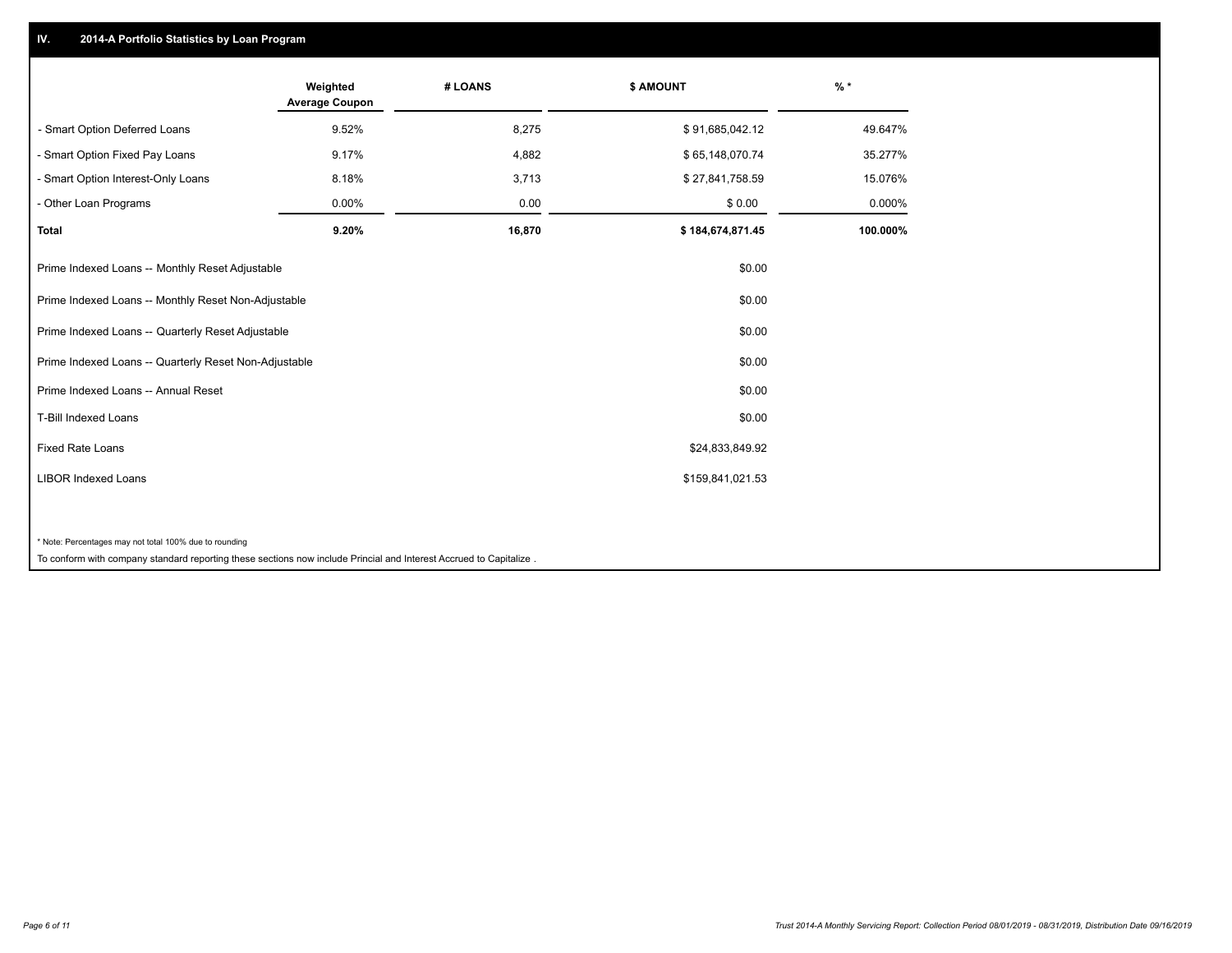| V. | 2014-A Reserve Account and Principal Distribution Calculations                                                                                                                                     |                  |  |
|----|----------------------------------------------------------------------------------------------------------------------------------------------------------------------------------------------------|------------------|--|
| А. | <b>Reserve Account</b>                                                                                                                                                                             |                  |  |
|    | Specified Reserve Account Balance                                                                                                                                                                  | \$958,735.00     |  |
|    | Actual Reserve Account Balance                                                                                                                                                                     | \$958,735.00     |  |
| В. | <b>Principal Distribution Amount</b>                                                                                                                                                               |                  |  |
|    | Class A Notes Outstanding<br>j.                                                                                                                                                                    | \$94,064,108.75  |  |
|    | Pool Balance<br>ii.                                                                                                                                                                                | \$184,674,871.45 |  |
|    | First Priority Principal Distribution Amount (i - ii)<br>iii.                                                                                                                                      | \$0.00           |  |
|    | Class A and B Notes Outstanding<br>iv.                                                                                                                                                             | \$130,064,108.75 |  |
|    | First Priority Principal Distribution Amount<br>V.                                                                                                                                                 | \$0.00           |  |
|    | Pool Balance<br>vi.                                                                                                                                                                                | \$184,674,871.45 |  |
|    | Specified Overcollateralization Amount<br>vii.                                                                                                                                                     | \$55,402,461.44  |  |
|    | viii. Regular Principal Distribution Amount (iv - v) - (vi - vii)                                                                                                                                  | \$791,698.74     |  |
|    | Notes Outstanding<br>ix.                                                                                                                                                                           | \$172,064,108.75 |  |
|    | First Priority Principal Distribution Amount<br>Х.                                                                                                                                                 | \$0.00           |  |
|    | Regular Principal Distribution Amount<br>xi.                                                                                                                                                       | \$791,698.74     |  |
|    | Available Funds (after payment of waterfall items A through J) *<br>xii.                                                                                                                           | \$3,075,930.14   |  |
|    | xiii. Additional Principal Distribution Amount (min(ix - x - xi, xiii))                                                                                                                            | \$1,537,965.07   |  |
|    | * Represents 50% of value if the principal balance of the notes is greater than 10% of initial principal balance of the notes or the Class A and Class B note are reduced to 0, otherwise the full |                  |  |

value is shown.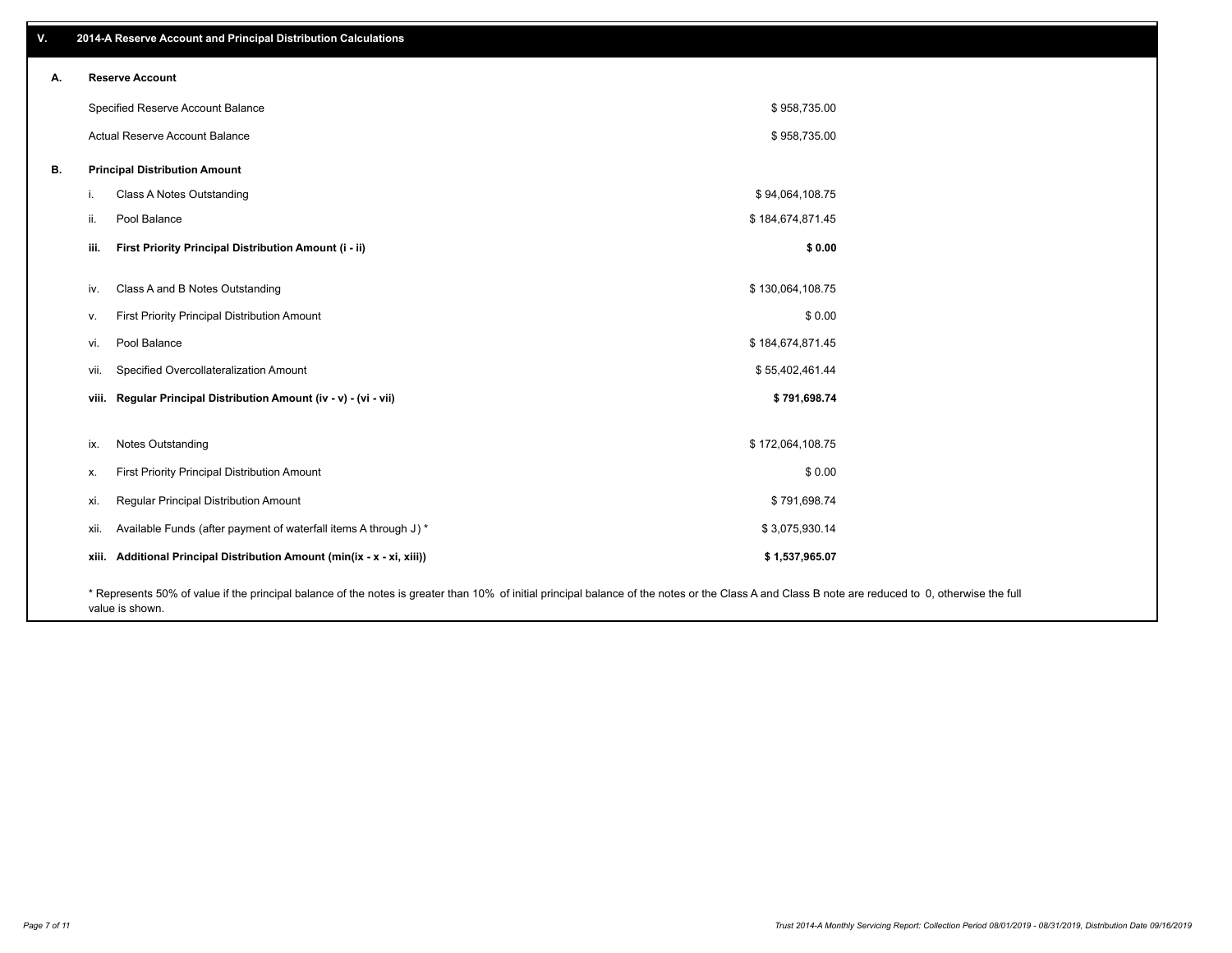|              | <b>Total Available Funds</b>                                                           |                  |                |
|--------------|----------------------------------------------------------------------------------------|------------------|----------------|
|              |                                                                                        |                  | \$4,567,621.64 |
| A            | <b>Trustee Fees</b>                                                                    | \$0.00           | \$4,567,621.64 |
| В            | i. Master Servicing Fees                                                               | \$7,713.79       | \$4,559,907.85 |
|              | ii. Sub-Servicing Fees                                                                 | \$122,374.64     | \$4,437,533.21 |
| C            | i. Administration Fees                                                                 | \$6,667.00       | \$4,430,866.21 |
|              | ii. Unreimbursed Administrator Advances plus any Unpaid                                | \$0.00           | \$4,430,866.21 |
| D            | Class A Noteholders Interest Distribution Amount                                       | \$285,737.33     | \$4,145,128.88 |
| Е            | First Priority Principal Payment                                                       | \$0.00           | \$4,145,128.88 |
| F            | Class B Noteholders Interest Distribution Amount                                       | \$120,000.00     | \$4,025,128.88 |
| G            | Class C Noteholders Interest Distribution Amount                                       | \$157,500.00     | \$3,867,628.88 |
| H            | Reinstatement Reserve Account                                                          | \$0.00           | \$3,867,628.88 |
| $\mathbf{I}$ | Regular Principal Distribution                                                         | \$791,698.74     | \$3,075,930.14 |
| J            | i. Carryover Master Servicing Fees                                                     | \$0.00           | \$3,075,930.14 |
|              | ii. Carryover Sub-servicing Fees                                                       | \$0.00           | \$3,075,930.14 |
| Κ            | Additional Principal Distribution Amount                                               | \$1,537,965.07   | \$1,537,965.07 |
| L            | Unpaid Expenses of Trustee                                                             | \$0.00           | \$1,537,965.07 |
|              |                                                                                        |                  |                |
| M            | Unpaid Expenses of Administrator                                                       | \$0.00           | \$1,537,965.07 |
| N            | Remaining Funds to the Excess Distribution Certificateholder                           | \$1,537,965.07   | \$0.00         |
|              | <b>Waterfall Conditions</b>                                                            |                  |                |
| А.           | <b>Class C Noteholders' Interest Distribution Condition</b>                            |                  |                |
|              | Pool Balance<br>i.                                                                     | \$184,674,871.45 |                |
|              | Class A and B Notes Outstanding<br>ii.                                                 | \$130,064,108.75 |                |
|              | Class C Noteholders' Interest Distribution Ratio (i / ii)<br>iii.                      | 141.99%          |                |
|              | Minimum Ratio<br>iv.                                                                   | 110.00%          |                |
|              | Is the Class C Noteholders' Interest Distribution Condition Satisfied (iii > iv)<br>v. | Y                |                |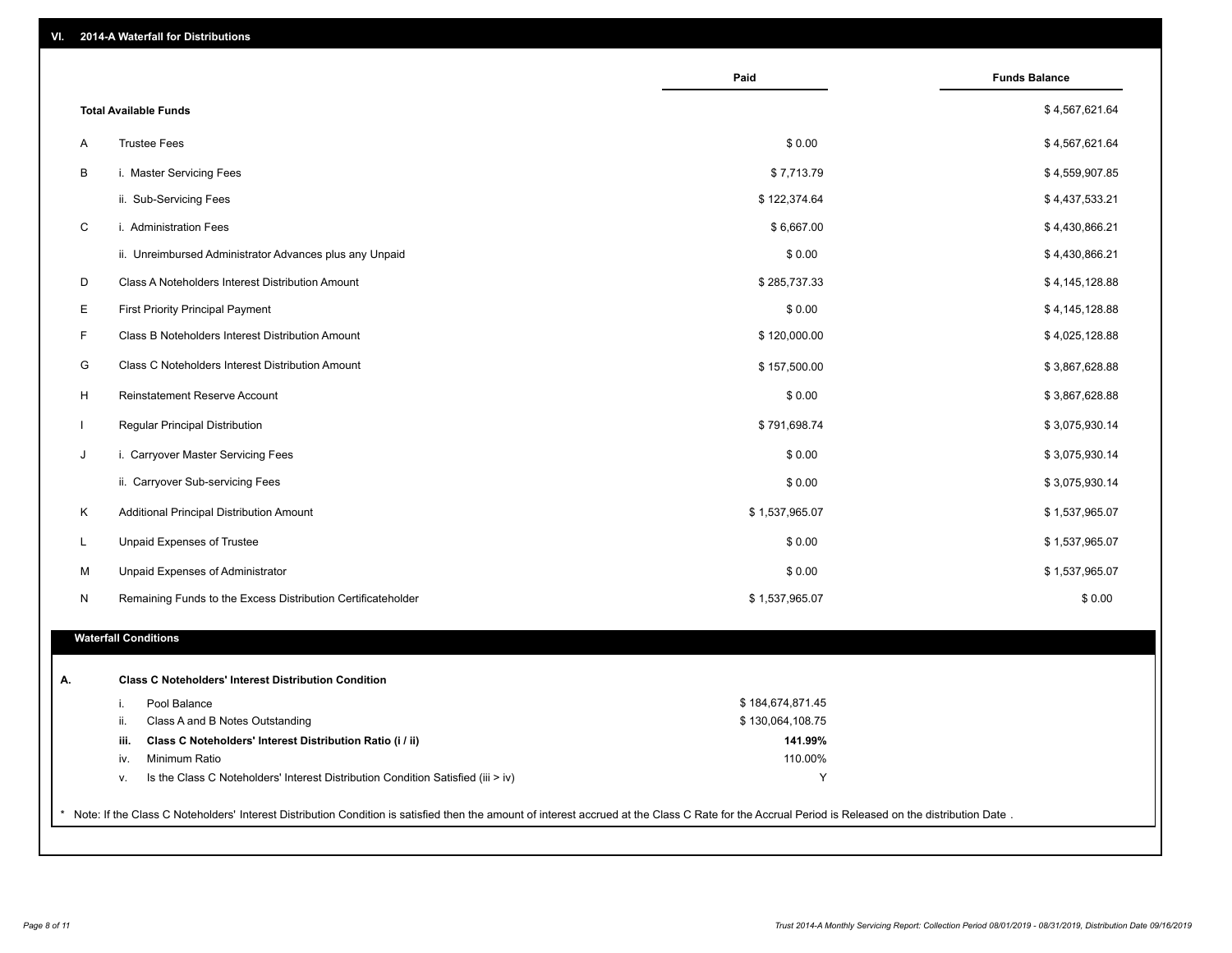| <b>Distribution Amounts</b>                                |                         |                         |                         |
|------------------------------------------------------------|-------------------------|-------------------------|-------------------------|
|                                                            | A <sub>2</sub> A        | A <sub>2</sub> B        | A3                      |
| Cusip/Isin                                                 | 784456AB1               | 784456AC9               | 784456AD7               |
| <b>Beginning Balance</b>                                   | \$22,032,054.38         | \$22,032,054.37         | \$50,000,000.00         |
| Index                                                      | <b>FIXED</b>            | <b>LIBOR</b>            | <b>LIBOR</b>            |
| Spread/Fixed Rate                                          | 3.05%                   | 1.15%                   | 1.50%                   |
| Record Date (Days Prior to Distribution)                   | 1 NEW YORK BUSINESS DAY | 1 NEW YORK BUSINESS DAY | 1 NEW YORK BUSINESS DAY |
| Accrual Period Begin                                       | 8/15/2019               | 8/15/2019               | 8/15/2019               |
| <b>Accrual Period End</b>                                  | 9/15/2019               | 9/16/2019               | 9/16/2019               |
| Daycount Fraction                                          | 0.08333333              | 0.0888889               | 0.08888889              |
| Interest Rate*                                             | 3.05000%                | 3.34513%                | 3.69513%                |
| <b>Accrued Interest Factor</b>                             | 0.002541667             | 0.002973449             | 0.003284560             |
| <b>Current Interest Due</b>                                | \$55,998.14             | \$65,511.19             | \$164,228.00            |
| Interest Shortfall from Prior Period Plus Accrued Interest | $\frac{1}{2}$           | $\mathcal{S}$ -         | $$ -$                   |
| <b>Total Interest Due</b>                                  | \$55,998.14             | \$65,511.19             | \$164,228.00            |
| <b>Interest Paid</b>                                       | \$55,998.14             | \$65,511.19             | \$164,228.00            |
| <b>Interest Shortfall</b>                                  | $\mathsf{\$}$ -         | $\mathsf{\$}$ -         | $$ -$                   |
| <b>Principal Paid</b>                                      | \$1,164,831.91          | \$1,164,831.90          | $$ -$                   |
| <b>Ending Principal Balance</b>                            | \$20,867,222.47         | \$20,867,222.47         | \$50,000,000.00         |
| Paydown Factor                                             | 0.017129881             | 0.017129881             | 0.000000000             |
| <b>Ending Balance Factor</b>                               | 0.306870919             | 0.306870919             | 1.000000000             |

\* Pay rates for Current Distribution. For the interest rates applicable to the next distribution date, please see https://www.salliemae.com/about/investors/data/SMBabrate.txt.

**VII. 2014-A Distributions**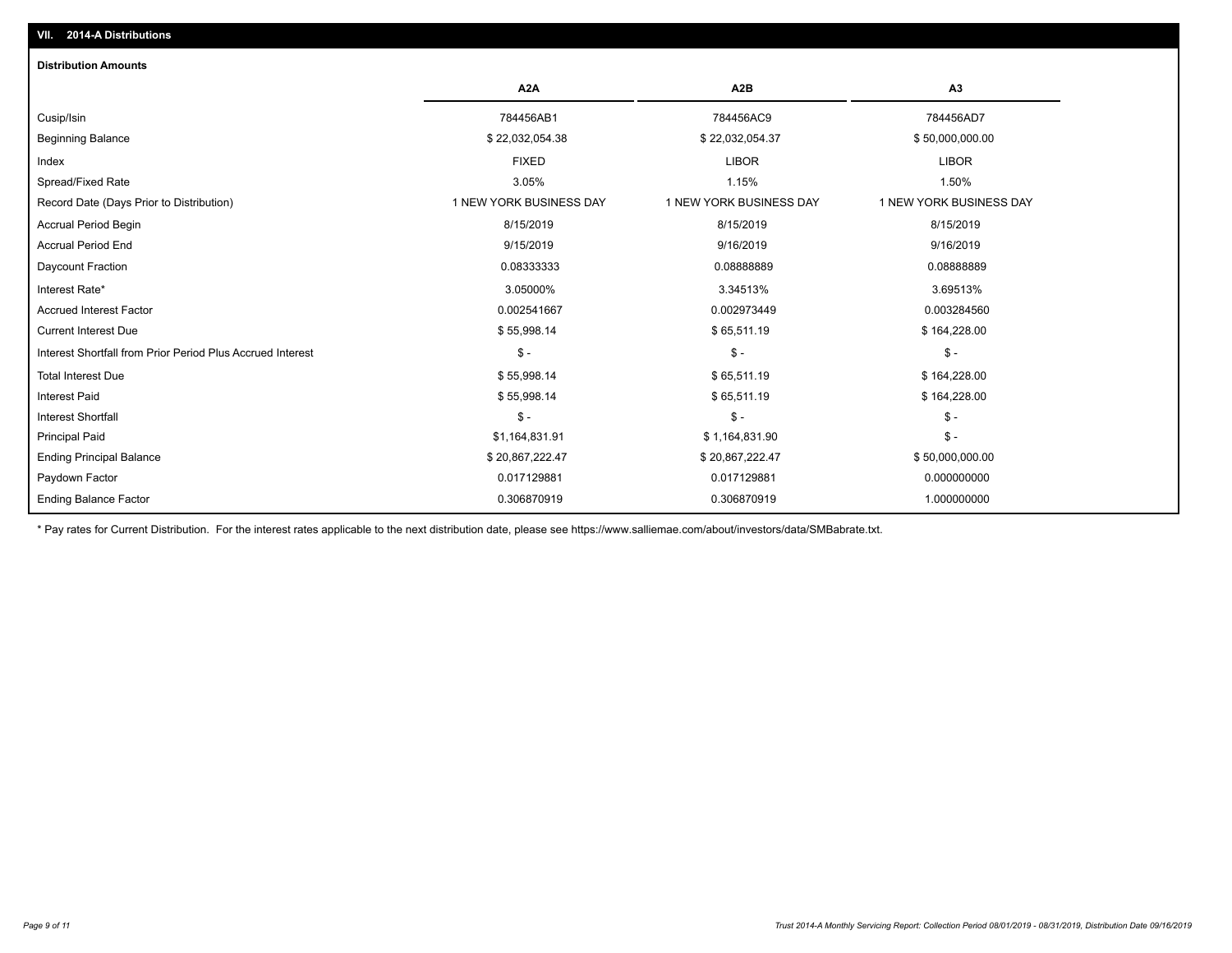| <b>Distribution Amounts</b>                                |                         |                         |
|------------------------------------------------------------|-------------------------|-------------------------|
|                                                            | в                       | C                       |
| Cusip/Isin                                                 | 784456AE5               | 784456AF2               |
| <b>Beginning Balance</b>                                   | \$36,000,000.00         | \$42,000,000.00         |
| Index                                                      | <b>FIXED</b>            | <b>FIXED</b>            |
| Spread/Fixed Rate                                          | 4.00%                   | 4.50%                   |
| Record Date (Days Prior to Distribution)                   | 1 NEW YORK BUSINESS DAY | 1 NEW YORK BUSINESS DAY |
| <b>Accrual Period Begin</b>                                | 8/15/2019               | 8/15/2019               |
| <b>Accrual Period End</b>                                  | 9/15/2019               | 9/15/2019               |
| Daycount Fraction                                          | 0.08333333              | 0.08333333              |
| Interest Rate*                                             | 4.00000%                | 4.50000%                |
| <b>Accrued Interest Factor</b>                             | 0.003333333             | 0.003750000             |
| <b>Current Interest Due</b>                                | \$120,000.00            | \$157,500.00            |
| Interest Shortfall from Prior Period Plus Accrued Interest | $\mathsf{\$}$ -         | $\frac{1}{2}$           |
| <b>Total Interest Due</b>                                  | \$120,000.00            | \$157,500.00            |
| <b>Interest Paid</b>                                       | \$120,000.00            | \$157,500.00            |
| <b>Interest Shortfall</b>                                  | $\mathsf{\$}$ -         | $\frac{1}{2}$           |
| <b>Principal Paid</b>                                      | $\mathbb{S}$ -          | $\mathsf{\$}$ -         |
| <b>Ending Principal Balance</b>                            | \$36,000,000.00         | \$42,000,000.00         |
| Paydown Factor                                             | 0.000000000             | 0.000000000             |
| <b>Ending Balance Factor</b>                               | 1.000000000             | 1.000000000             |

\* Pay rates for Current Distribution. For the interest rates applicable to the next distribution date, please see https://www.salliemae.com/about/investors/data/SMBabrate.txt.

**VII. 2014-A Distributions**